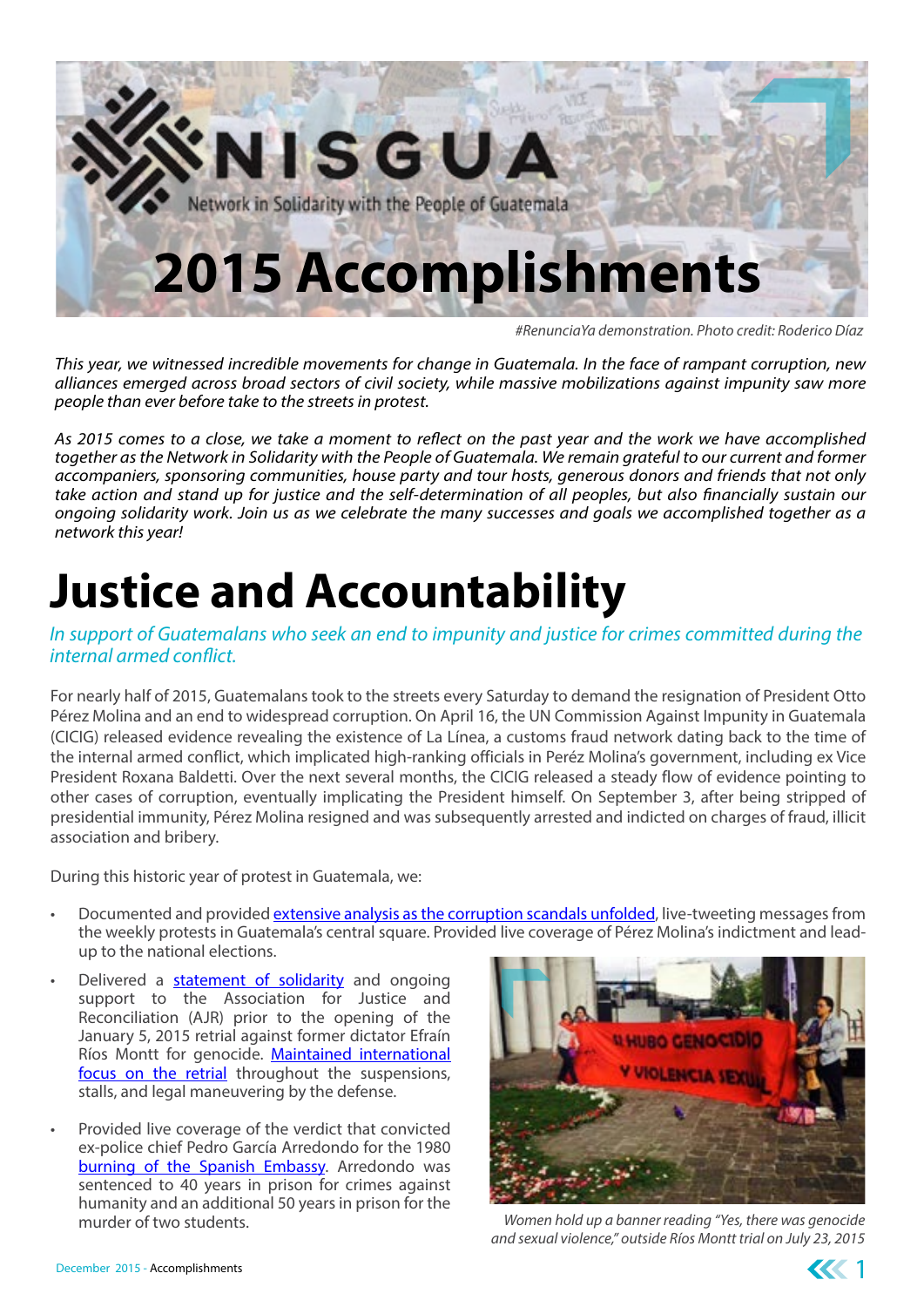

*On the 2015 "Rivers for Life" delegation, visiting communities resisting the proposed Xalalá Dam* 

### **Defense of Life and Territory**

*Advocating together with communities as they defend their lives and territories against unjust trade policies and the imposition of resource extraction projects by international and national actors.* 

The criminalization and violence against community leaders who oppose mega-development projects continued with increased intensity in 2015. In an attempt to silence opposition, the Guatemalan state, together with the support of transnational companies, arrested and charged seven land defenders from the department of Huehuetenango alone.

With a critical need for solidarity and action, this year we:

- Organized a 10-day ["Rivers for Life" delegation](http://www.nisgua.org/index.php/a-report-back-on-nisguas-rivers-for-life-delegation/) to visit 6 ACODET communities defending their land against the development of the proposed Xalalá Dam. Brought our collective concerns directly to the U.S. Embassy and Inter-American Development Bank.
- Celebrated the [cancellation of the contract](http://www.nisgua.org/index.php/victory-for-communities-threatened-by-the-xalala-dam-contract-for-feasibility-studies-canceled/) for the Xalalá Dam feasibility study following the 2014 NISGUA-ACODET speaking tour during which hundreds took action to demand the revocation of the contract.
- Delivered [hundreds of handwritten postcards](http://org2.salsalabs.com/o/6497/p/dia/action3/common/public/%3Faction_KEY%3D20823) of support to political prisoners from Huehuetenango, jailed for their opposition to hydroelectric projects.
- Built international support and awareness for the retrial of [Saúl Mendez and Rogelio Velásquez](http://www.nisgua.org/index.php/land-defenders-saul-mendez-and-rogelio-velasquez-absolved-of-all-charges-but-remain-in-prison/), two Huehuetenango land defenders sentenced to 33 years in prison. Celebrated when both were absolved due to a lack of evidence.
- Concluded a [mapping project](http://www.nisgua.org/index.php/interactive-map-shows-scope-of-natural-resource-concessions-in-guatemala/) that documents mining licenses granted throughout Guatemala without the free, prior and informed consent of impacted communities.
- Collaborated to unearth and publish information on Tahoe Resources' [militarized security strategy.](http://www.nisgua.org/index.php/how-a-quasi-military-project-was-created-to-protect-the-escobal-mine/) [Published wiretap evidence](http://www.nisgua.org/index.php/wiretap-transcripts-raise-troubling-questions-about-tahoe-resources-militarized-security-detail/) released during the criminal trial against Tahoe's former head of security, Alberto Rotondo, confirming that the shooting of unarmed protesters on April 27, 2013 was a deliberate act of violence.



*Postcards demanding the freedom for political prisoners from Huehuetenango.*

Co-wrote a [letter of concern for Alex Reynoso](http://www.nisgua.org/index.php/shooting-attack-in-mataquescuintla-jalapa-against-opponents-of-tahoe-resources-escobal-mine/), community leader opposing the Escobal project, who was shot along with two others on October 17. The letter, signed by fifty-five organizations and 2,700 individuals, requested a complete investigation and protection for Alex, his family and the peaceful resistance of Mataquescuintla.

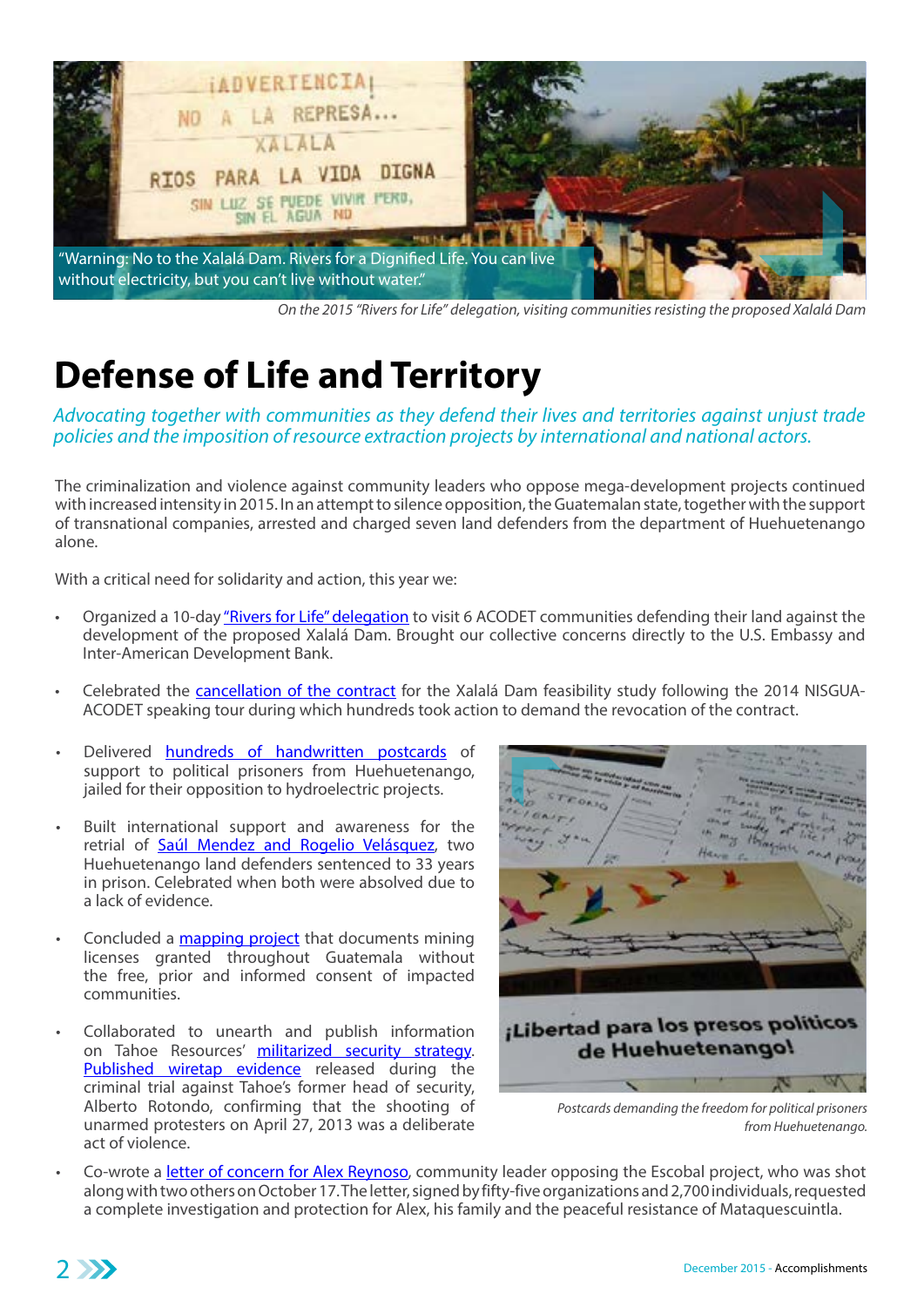- Recorded 30 interviews with community members about the militarization of southeastern Guatemala by state and private security forces protecting Tahoe Resources' Escobal mine. Developed and launched the campaign "[We are still here. We are still in resistance.](https://www.facebook.com/media/set/%3Fset%3Da.779708548815590.1073741841.159547364165048%26type%3D3)" to draw attention to demands for self-determination and a sustainable future.
- [Coordinated 28 events](http://www.nisgua.org/index.php/tahoe-on-trial-speaking-tour-strengthens-solidarity-between-communities-standing-up-against-tahoe-resources/) for the "Tahoe on Trial: Guatemalan Communities Rise up to Defend Land and Life" speaking tour with local NISGUA activists and leaders across 12 different US cities. Launched an online campaign that sent a [unified message to the US Embassy,](https://www.thunderclap.it/projects/32466-tahoe-mines-militarization) reaching nearly 150,000 people on social media.

On tour, our base sent a unified message to the US Embassy on Twitter:

**#TahoeResources uses the #Guatemala military & US private security to mine w/o consent #TahoeOnTrial #USEmbassyGuate** #TahoeOnTrial #TahoeEnLaMira Mataquescuintia, Jalapa

"We are exercising the rights we have as impacted communities to express our opposition to mining and we want to be heard. Instead of listening, they use the full force of the military to try to silence us."

#### **Guatemala Accompaniment Project (GAP)**

*Accompanying Guatemalans in efforts to promote peace and justice; working towards our collective transformation.*

International accompaniment continues to be a strong focus of our work and this year, we:

- [Supported 32 international accompaniers](http://www.nisgua.org/index.php/what-we-do/guatemala-accompaniment-project-gap/) who gave 115 months of accompaniment to 375 human rights defenders from over 25 organizations in 12 Guatemalan departments, as a member of the ACOGUATE coalition.
- Added a full-time staff position of Accompaniment Coordinator to support NISGUA accompaniers and resource ACOGUATE project management.
- Held our intensive, weeklong international human rights observer training, with experts in the fields of Guatemalan history, current events and militarization. This year we incorporated local grassroots activism into our training by participating in "Reclaim MLK" actions in Oakland, CA.
- Politically educated and supported accompaniers to undertake critical grassroots advocacy and education with their networks. In 2015, accompaniers sent over a dozen in-depth reports to local and regional networks. Returned accompaniers participated in report back sessions and speaking tours across the U.S. and screened a documentary produced by a former accompanier.
- Built community, strengthened commitments and shared updates at the annual GAP Gathering. This year's gathering took place at the World Fellowship Center in New Hampshire.
- Presented on the ["Power of Accompaniment"](http://www.nisgua.org/index.php/portfolio-items/the-power-of-presence-reflections-from-20-years-of-accompaniment/) panel with International Mayan League/USA at the General Assembly of the Unitarian Universalist Association.

"The work is ours. It is our country and it is for us to do. But you help open space for us to do that. Your presence is important." *Genocide case witness from the Ixcán*